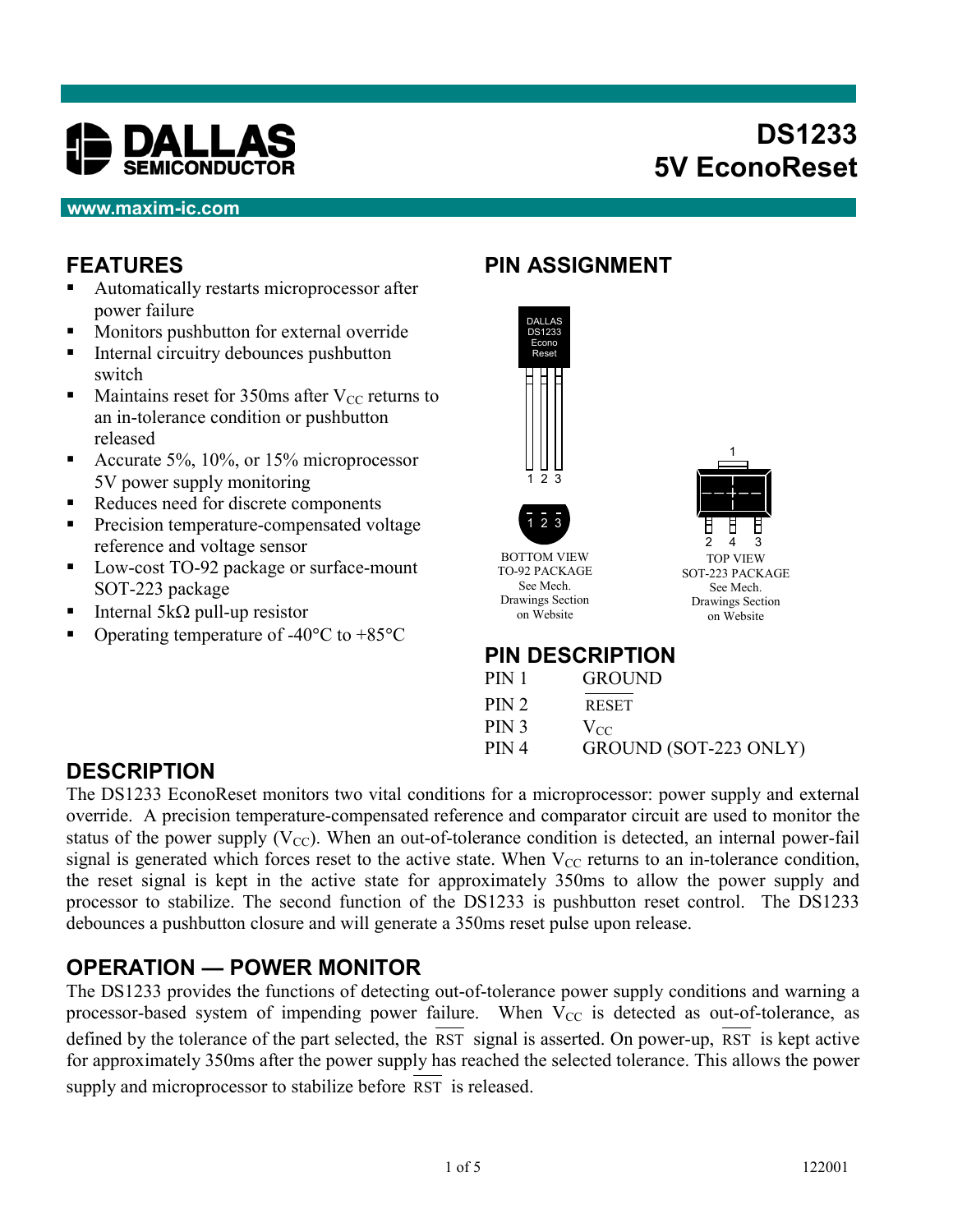#### **OPERATION — PUSHBUTTON RESET**

The DS1233 provides for a pushbutton switch to be connected to the RST output pin. When the DS1233 is not in a reset cycle, it continuously monitors the RST signal for a low going edge. If an edge is detected, the DS1233 will debounce the switch by pulling the RST line low. After the internal timer has expired, the DS1233 will continue to monitor the  $\overline{RST}$  line. If the line is still low, the DS1233 will continue to monitor the line looking for a rising edge. Upon detecting a release, the DS1233 will force the RST line low and hold it low for 350ms.

#### **NOTE:**

For proper operation with an external pushbutton, a capacitor between  $100pF$  and  $0.01\mu F$  must be connected between RST and ground. In applications where additional reset current is required, a minimum capacitance of 500pF should be used, along with a parallel external pull-up resistor of  $1k\Omega$  minimum.

#### **BLOCK DIAGRAM Figure 1**



#### **APPLICATION EXAMPLE** Figure 2

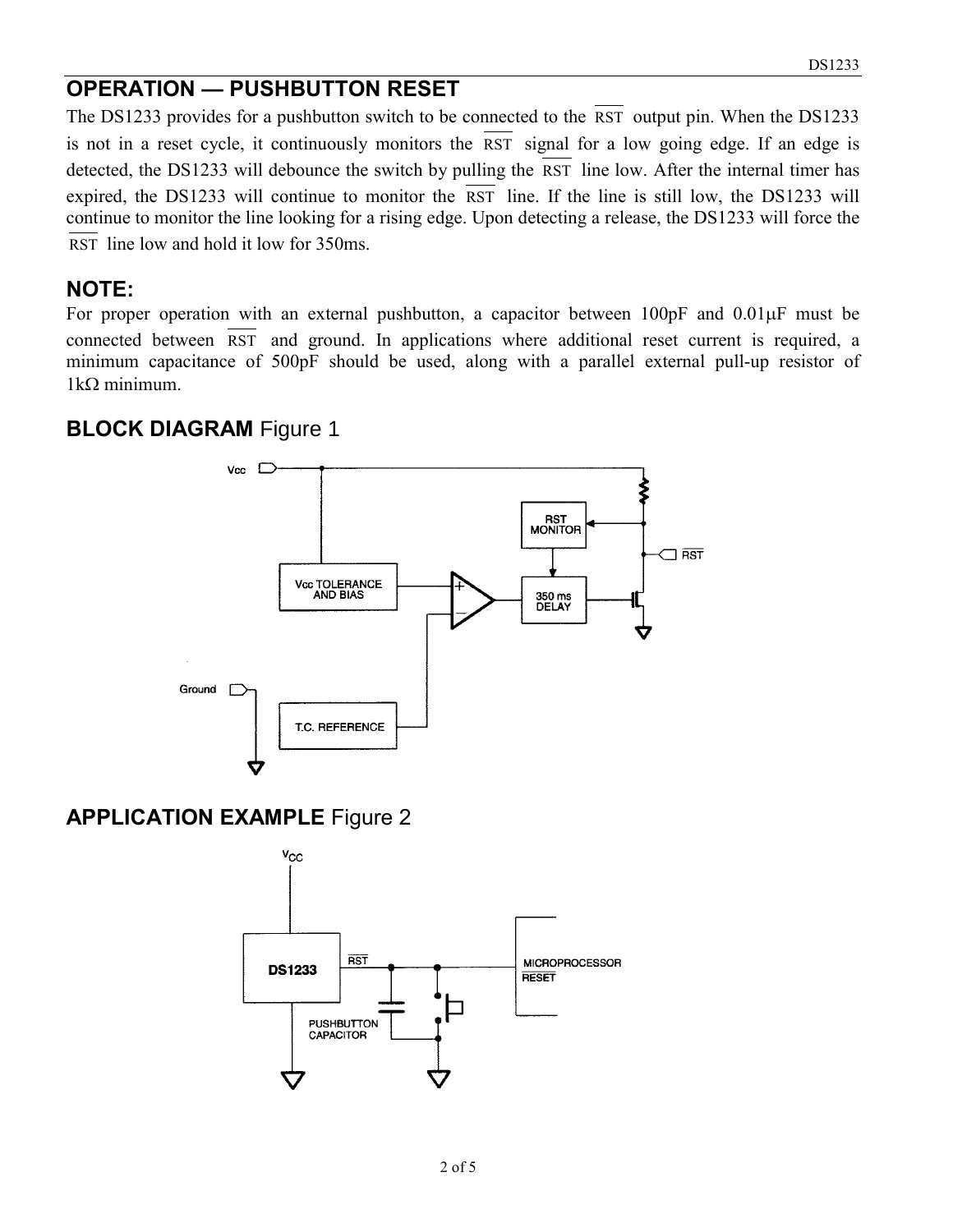## **PUSHBUTTON RESET** Figure 3



## **POWER UP** Figure 4



### **POWER DOWN** Figure 5

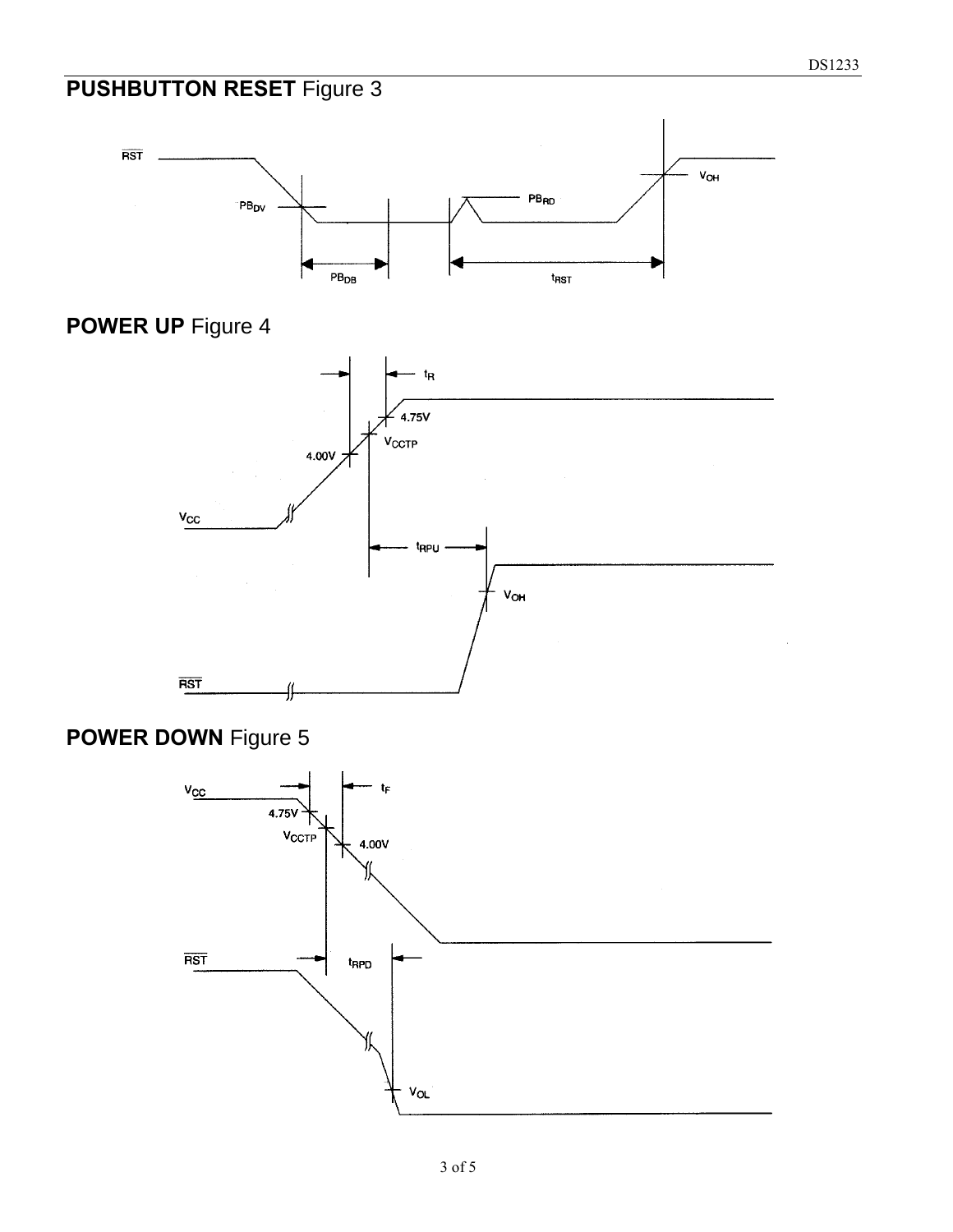#### **ABSOLUTE MAXIMUM RATINGS\***

Voltage on  $V_{CC}$  Pin Relative to Ground  $-0.5V$  to  $+7.0V$ Voltage on I/O Relative to Ground  $-0.5V$  to  $V_{CC} +0.5V$ Operating Temperature Range  $-40^{\circ}$ C to  $+85^{\circ}$ C Storage Temperature Range  $-55^{\circ}$ C to +125°C Soldering Temperature 260°C for 10 seconds

\* This is a stress rating only and functional operation of the device at these or any other conditions above those indicated in the operation sections of this specification is not implied. Exposure to absolute maximum rating conditions for extended periods of time may affect reliability.

| <b>RECOMMENDED DC OPERATING CONDITIONS</b>                           |              |  |  |               | $(-40^{\circ}$ C to $+85^{\circ}$ C) |
|----------------------------------------------------------------------|--------------|--|--|---------------|--------------------------------------|
| TYP<br><b>MIN</b><br><b>SYMBOL</b><br><b>MAX</b><br><b>PARAMETER</b> |              |  |  | UNITS   NOTES |                                      |
| <b>Supply Voltage</b>                                                | $\rm V_{CC}$ |  |  |               |                                      |

| DC ELECTRICAL CHARACTERISTICS |                    |            | (-40°C to +85°C; V <sub>DD</sub> = 5V $\pm$ 10%) |            |              |              |  |  |
|-------------------------------|--------------------|------------|--------------------------------------------------|------------|--------------|--------------|--|--|
| <b>PARAMETER</b>              | <b>SYMBOL</b>      | <b>MIN</b> | <b>TYP</b>                                       | <b>MAX</b> | <b>UNITS</b> | <b>NOTES</b> |  |  |
| Low Level $(a)$ RST           | $V_{OL}$           |            |                                                  | 0.4        | V            |              |  |  |
| Output Current @ 0.4V         | $I_{OL}$           | $+8$       |                                                  |            | mA           |              |  |  |
| <b>Operating Current</b>      | $I_{CC}$           |            |                                                  | 50         | $\mu A$      |              |  |  |
| $V_{CC}$ Trip Point 5%        | $V_{\text{CCTP0}}$ | 4.50       | 4.625                                            | 4.75       | V            |              |  |  |
| $V_{CC}$ Trip Point 10%       | $V_{\text{CCTP1}}$ | 4.25       | 4.375                                            | 4.49       | V            |              |  |  |
| $V_{CC}$ Trip Point 15%       | $V_{\text{CCTP2}}$ | 4.0        | 4.125                                            | 4.24       | V            |              |  |  |
| <b>Output Capacitance</b>     | $C_{OUT}$          |            |                                                  | 10         | pF           |              |  |  |
| <b>Pushbutton Detect</b>      | $PB_{DV}$          | 1.8        |                                                  | 3.3        | V            |              |  |  |
| <b>Pushbutton Release</b>     | $PB_{RD}$          |            | 0.3                                              | 0.8        | V            | 1, 2         |  |  |
| Internal Pull-Up Resistor     | $R_{P}$            | 3.75       | 5                                                | 6.25       | $k\Omega$    |              |  |  |

| AC ELECTRICAL CHARACTERISTICS      |                  | (-40°C to +85°C; V <sub>cc</sub> = 5V $\pm$ 10%) |            |            |              |              |
|------------------------------------|------------------|--------------------------------------------------|------------|------------|--------------|--------------|
| <b>PARAMETER</b>                   | <b>SYMBOL</b>    | <b>MIN</b>                                       | <b>TYP</b> | <b>MAX</b> | <b>UNITS</b> | <b>NOTES</b> |
| <b>RESET Active Time</b>           | $t_{\rm RST}$    | 250                                              | 350        | 450        | ms           |              |
| $V_{CC}$ Detect to RST             | $t_{\rm RPD}$    |                                                  |            | 100        | ns           |              |
| $V_{CC}$ Slew Rate (4.75V - 4.00V) | $t_{\rm F}$      | 300                                              |            |            | $\mu$ s      |              |
| $V_{CC}$ Slew Rate (4.00V - 4.75V) | t <sub>R</sub>   | $\overline{0}$                                   |            |            | ns           |              |
| <b>Pushbutton Debounce</b>         | PB <sub>DB</sub> | 250                                              | 350        | 450        | ms           |              |
| $V_{CC}$ Detect to RST             | $t_{RPU}$        | 250                                              | 350        | 450        | ms           |              |

#### **NOTES:**

- 1) All voltages are referenced to ground.
- 2) With a  $100pF$  to  $0.01\mu F$  capacitor connected from RST to ground.